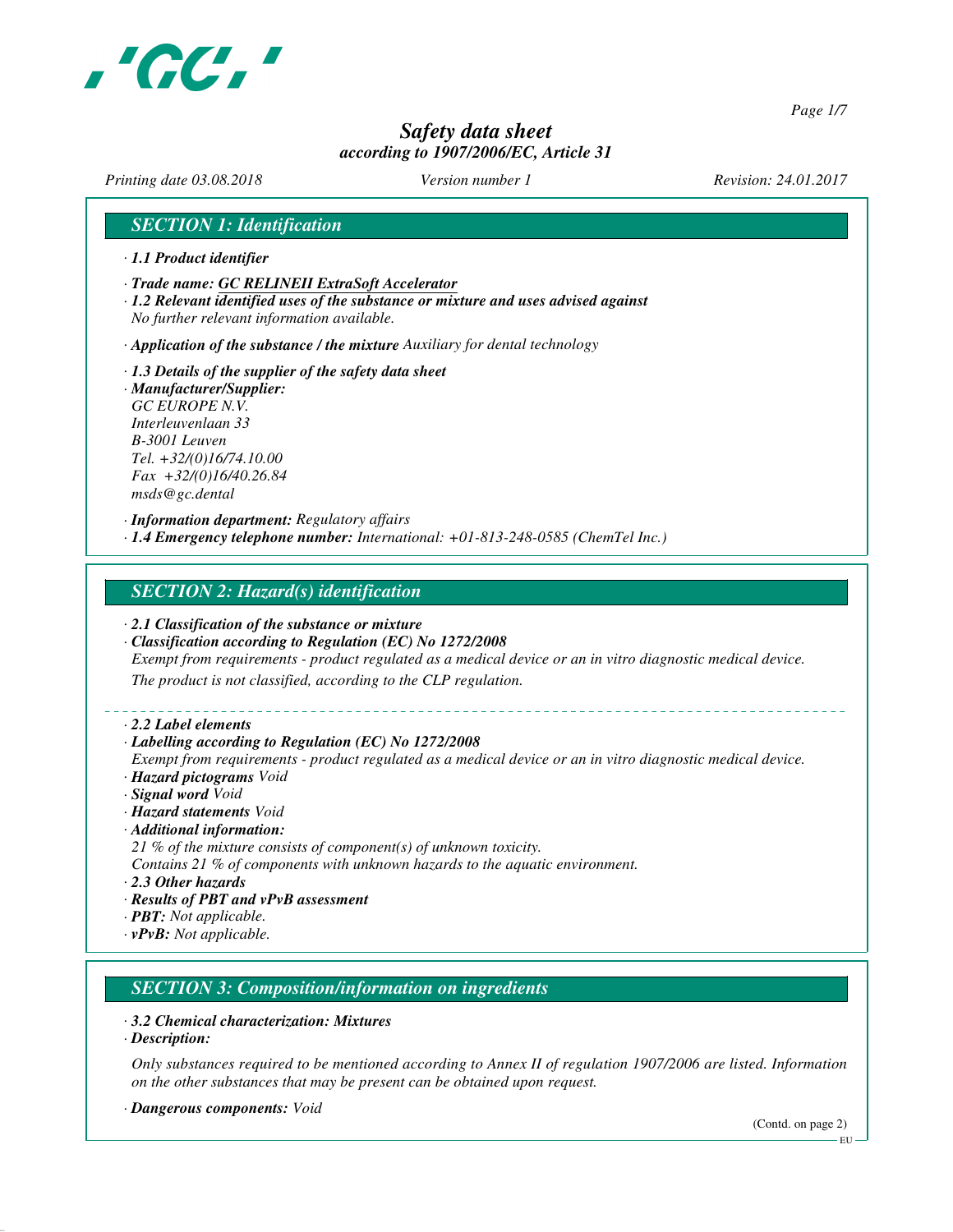*Printing date 03.08.2018 Version number 1 Revision: 24.01.2017*

*Trade name: GC RELINEII ExtraSoft Accelerator*

*· Additional information: For the wording of the listed hazard phrases refer to section 16.*

(Contd. of page 1)

# *SECTION 4: First-aid measures*

*· 4.1 Description of first aid measures*

- *· General information:*
- *No special measures required.*
- *If symptoms persist consult doctor.*
- *· After inhalation: Take affected persons into fresh air and keep quiet.*
- *· After skin contact: Immediately rinse with water.*
- *· After eye contact:*

*Rinse opened eye for several minutes under running water. If symptoms persist, consult a doctor.*

*· After swallowing:*

*Rinse out mouth and then drink plenty of water. If symptoms persist consult doctor.*

*· 4.2 Most important symptoms and effects, both acute and delayed No further relevant information available.*

*· 4.3 Indication of any immediate medical attention and special treatment needed*

*No further relevant information available.*

# *SECTION 5: Fire-fighting measures*

- *· 5.1 Extinguishing media*
- *· Suitable extinguishing agents:*

*CO2, extinguishing powder or water spray. Fight larger fires with water spray or alcohol resistant foam. Use fire fighting measures that suit the environment.*

- *· For safety reasons unsuitable extinguishing agents: Water with full jet*
- *· 5.2 Special hazards arising from the substance or mixture*

*Formation of toxic gases is possible during heating or in case of fire.*

- *· 5.3 Advice for firefighters*
- *· Protective equipment: Wear self-contained respiratory protective device.*

*· Additional information*

*Dispose of fire debris and contaminated fire fighting water in accordance with official regulations.*

# *SECTION 6: Accidental release measures*

- *· 6.1 Personal precautions, protective equipment and emergency procedures Remove persons from danger area.*
- *· 6.2 Environmental precautions: Do not allow product to reach sewage system or any water course. Do not allow to penetrate the ground/soil.*
- *· 6.3 Methods and material for containment and cleaning up: Pick up mechanically.*

*Dispose of the collected material according to regulations.*

*· 6.4 Reference to other sections See Section 7 for information on safe handling. See Section 8 for information on personal protection equipment. See Section 13 for disposal information.*

(Contd. on page 3)

EU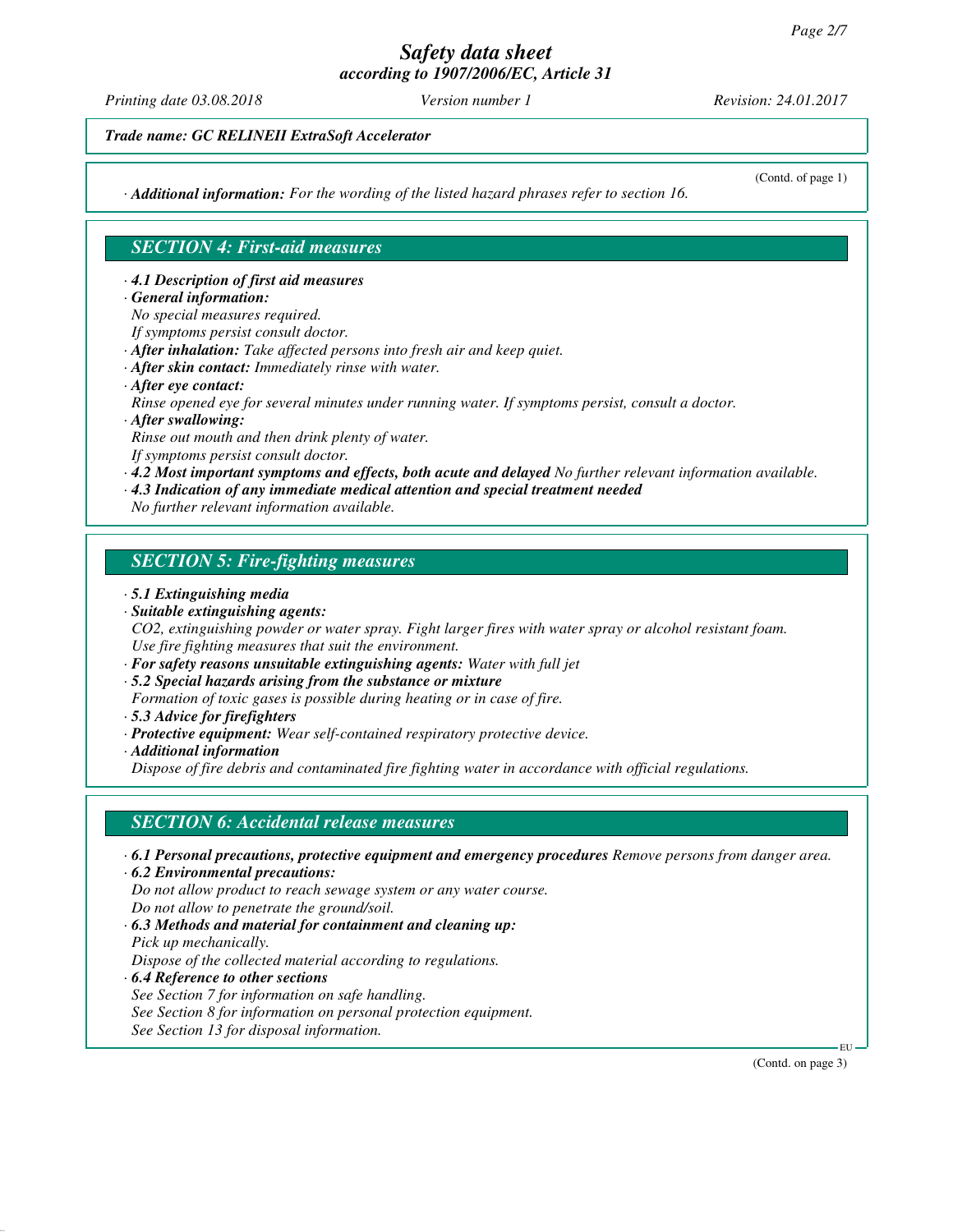*Printing date 03.08.2018 Version number 1 Revision: 24.01.2017*

### *Trade name: GC RELINEII ExtraSoft Accelerator*

(Contd. of page 2)

## *SECTION 7: Handling and storage*

- *· 7.1 Precautions for safe handling Prevent formation of dust.*
- *Any deposit of dust which cannot be avoided must be regularly removed.*
- *· Information about protection against explosions and fires: Dust can combine with air to form an explosive mixture.*
- *· 7.2 Conditions for safe storage, including any incompatibilities*
- *· Storage:*

*· Requirements to be met by storerooms and receptacles: Store only in unopened original receptacles.*

- *· Information about storage in one common storage facility: Store away from foodstuffs.*
- *· Further information about storage conditions: None.*
- *· 7.3 Specific end use(s) No further relevant information available.*

## *SECTION 8: Exposure controls/personal protection*

*· Additional information about design of technical systems: No further data; see item 7.*

- *· 8.1 Control parameters*
- *· Components with limit values that require monitoring at the workplace:*
- *The product does not contain any relevant quantities of materials with critical values that have to be monitored at the workplace.*

*· Additional information: The lists that were valid during the creation were used as basis.*

- *· 8.2 Exposure controls*
- *· Personal protective equipment:*
- *· General protective and hygienic measures:*

*The usual precautionary measures for handling chemicals should be followed. Do not inhale dust / smoke / mist.*

*Wash hands before breaks and at the end of work.*

- *· Breathing equipment: Suitable respiratory protective device recommended.*
- *· Protection of hands: Protective gloves*
- *· Material of gloves*

*The selection of the suitable gloves does not only depend on the material, but also on further marks of quality and varies from manufacturer to manufacturer. As the product is a preparation of several substances, the resistance of the glove material can not be calculated in advance and has therefore to be checked prior to the application.*

*· Penetration time of glove material*

*The exact break through time has to be found out by the manufacturer of the protective gloves and has to be observed.*

*· Eye protection: Safety glasses*

# *SECTION 9: Physical and chemical properties*

- *· 9.1 Information on basic physical and chemical properties*
- *· General Information*

| $\cdot$ Appearance: |                 |
|---------------------|-----------------|
| Form:               | Pasty           |
| Color:              | Pink            |
| $\cdot$ Odor:       | Undetermined.   |
| · Odor threshold:   | Not determined. |

(Contd. on page 4)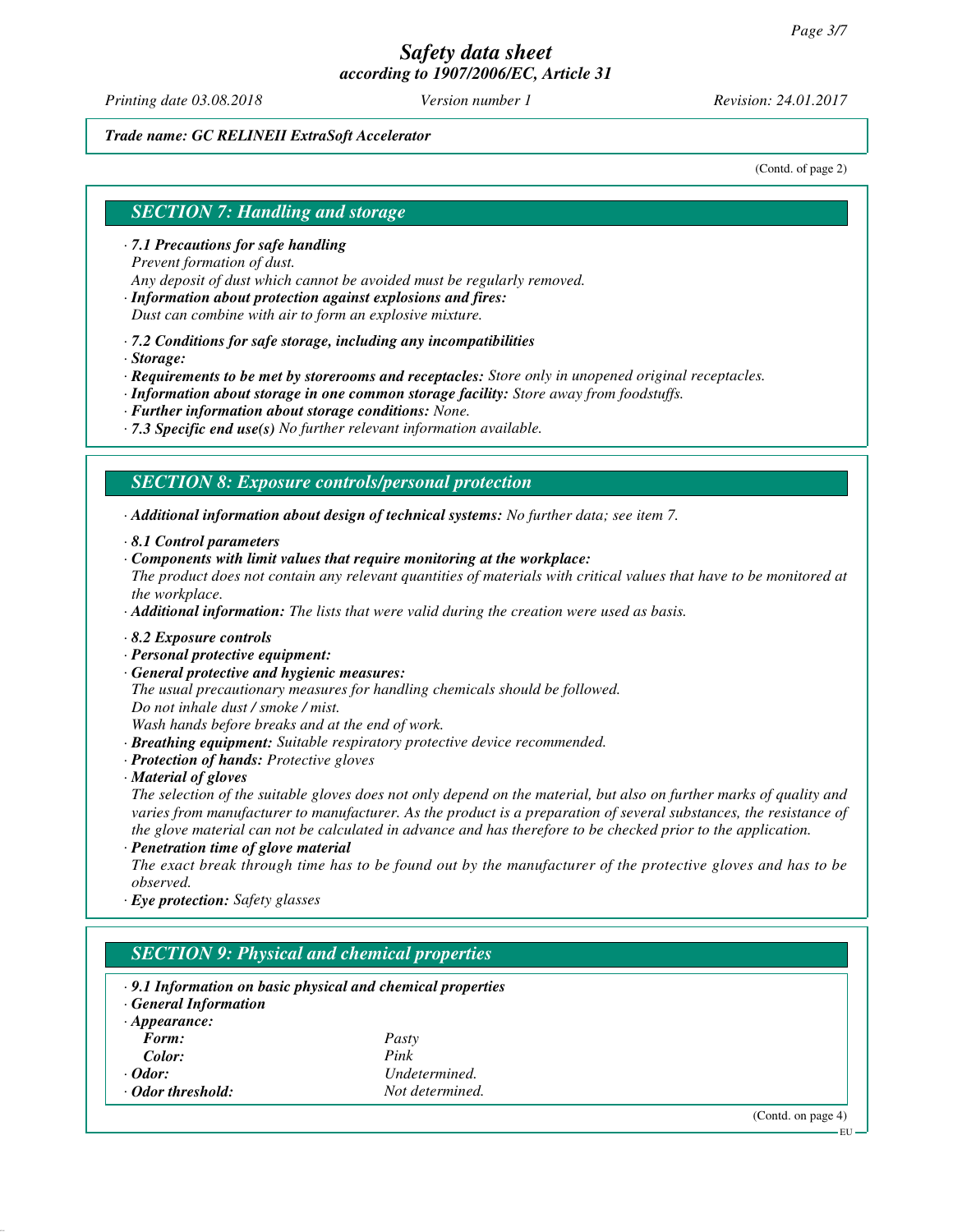*Printing date 03.08.2018 Version number 1 Revision: 24.01.2017*

### *Trade name: GC RELINEII ExtraSoft Accelerator*

|                                                            |                                               | (Contd. of page 3) |  |
|------------------------------------------------------------|-----------------------------------------------|--------------------|--|
| $\cdot$ pH-value:                                          | Not applicable.                               |                    |  |
| Change in condition                                        |                                               |                    |  |
| <b>Melting point/Melting range:</b>                        | Undetermined.                                 |                    |  |
| <b>Boiling point/Boiling range:</b>                        | Undetermined.                                 |                    |  |
| · Flash point:                                             | Not applicable.                               |                    |  |
| · Flammability (solid, gaseous):                           | Not determined.                               |                    |  |
| · Ignition temperature:                                    | Undetermined.                                 |                    |  |
| · Decomposition temperature:                               | Not determined.                               |                    |  |
| · Auto igniting:                                           | Product is not selfigniting.                  |                    |  |
| · Danger of explosion:                                     | Product does not present an explosion hazard. |                    |  |
| · Explosion limits:                                        |                                               |                    |  |
| Lower:                                                     | Not determined.                               |                    |  |
| <b>Upper:</b>                                              | Not determined.                               |                    |  |
| · Vapor pressure:                                          | Not applicable.                               |                    |  |
| $\cdot$ Density:                                           | Not determined.                               |                    |  |
| $\cdot$ Relative density                                   | Not determined.                               |                    |  |
| · Vapor density                                            | Not applicable.                               |                    |  |
| $\cdot$ Evaporation rate                                   | Not applicable.                               |                    |  |
| · Solubility in / Miscibility with                         |                                               |                    |  |
| Water:                                                     | Insoluble.                                    |                    |  |
| · Partition coefficient (n-octanol/water): Not determined. |                                               |                    |  |
| · Viscosity:                                               |                                               |                    |  |
| Dynamic:                                                   | Not applicable.                               |                    |  |
| Kinematic:                                                 | Not applicable.                               |                    |  |
| · Solvent content:                                         |                                               |                    |  |
| Organic solvents:                                          | $0.0 \%$                                      |                    |  |
| $VOC$ (EC)                                                 | $0.0 \text{ g/l}$                             |                    |  |
| .9.2 Other information                                     | No further relevant information available.    |                    |  |

## *SECTION 10: Stability and reactivity*

*· 10.1 Reactivity No further relevant information available.*

*· 10.2 Chemical stability*

- *· Thermal decomposition / conditions to be avoided: No decomposition if used according to specifications.*
- *· 10.3 Possibility of hazardous reactions No dangerous reactions known.*
- *· 10.4 Conditions to avoid No further relevant information available.*
- *· 10.5 Incompatible materials: No further relevant information available.*

*· 10.6 Hazardous decomposition products: No dangerous decomposition products known.*

## *SECTION 11: Toxicological information*

*· 11.1 Information on toxicological effects*

*· Acute toxicity: Based on available data, the classification criteria are not met.*

(Contd. on page 5)

EU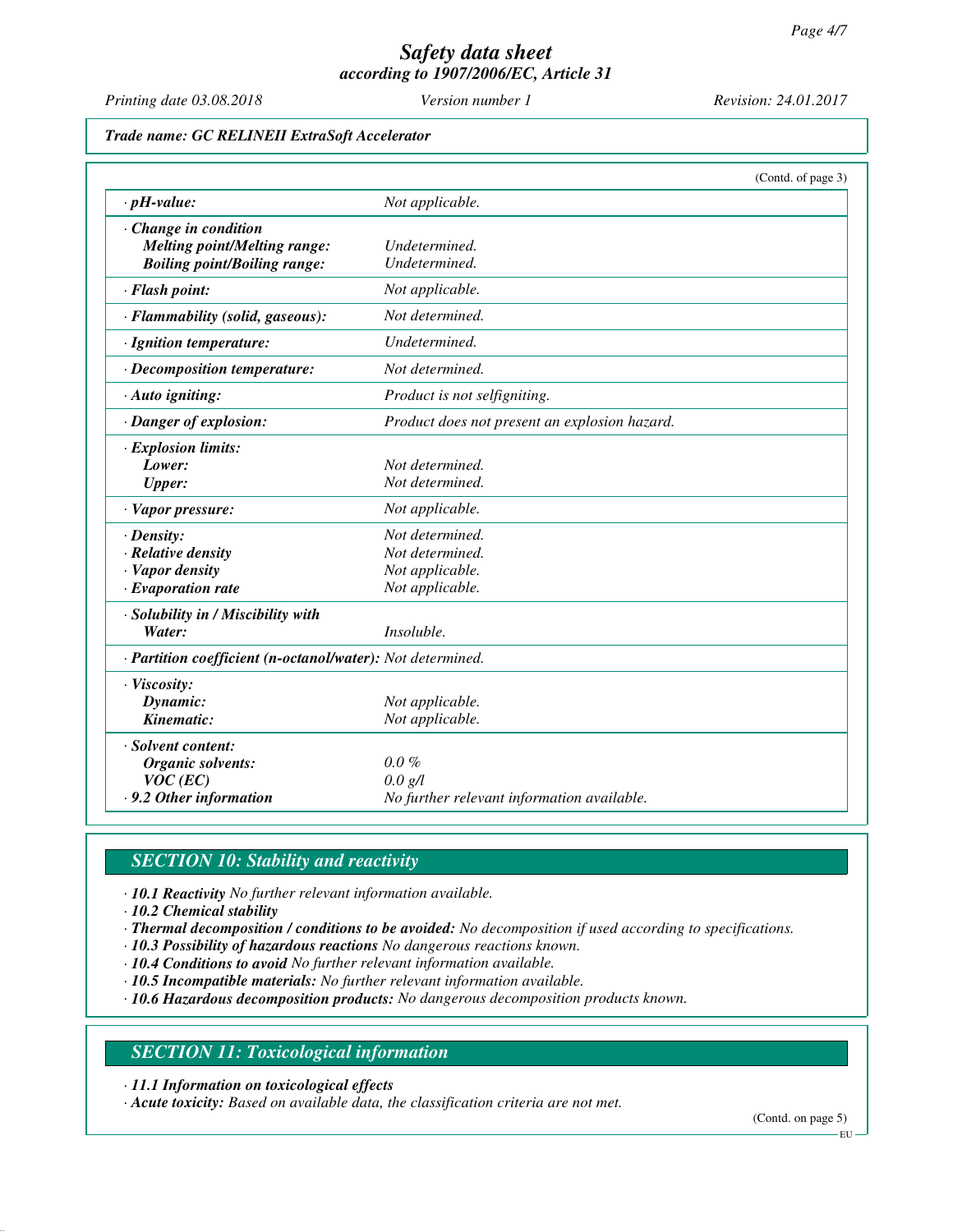# *Safety data sheet*

*according to 1907/2006/EC, Article 31*

*Printing date 03.08.2018 Version number 1 Revision: 24.01.2017*

(Contd. of page 4)

*Trade name: GC RELINEII ExtraSoft Accelerator*

- *· LD/LC50 values that are relevant for classification: No further relevant information available. · Primary irritant effect:*
- *· on the skin: Based on available data, the classification criteria are not met.*
- *· on the eye: Based on available data, the classification criteria are not met.*
- *· Sensitization: Based on available data, the classification criteria are not met.*

*· Additional toxicological information:*

*· OSHA-Ca (Occupational Safety & Health Administration)*

*None of the ingredients is listed.*

- *· Repeated dose toxicity No further relevant information available.*
- *· CMR effects (carcinogenity, mutagenicity and toxicity for reproduction)*
- *· Germ cell mutagenicity Based on available data, the classification criteria are not met.*
- *· Carcinogenicity Based on available data, the classification criteria are not met.*
- *· Reproductive toxicity Based on available data, the classification criteria are not met.*
- *· STOT-single exposure Based on available data, the classification criteria are not met.*
- *· STOT-repeated exposure Based on available data, the classification criteria are not met.*
- *· Aspiration hazard Based on available data, the classification criteria are not met.*

# *SECTION 12: Ecological information*

*· 12.1 Toxicity*

- *· Aquatic toxicity: No further relevant information available.*
- *· 12.2 Persistence and degradability No further relevant information available.*
- *· 12.3 Bioaccumulative potential No further relevant information available.*
- *· 12.4 Mobility in soil No further relevant information available.*
- *· Additional ecological information:*
- *· General notes:*
- *Water hazard class 1 (Self-assessment): slightly hazardous for water*

*Do not allow undiluted product or large quantities of it to reach ground water, water course or sewage system.*

- *· 12.5 Results of PBT and vPvB assessment*
- *· PBT: Not applicable.*
- *· vPvB: Not applicable.*
- *· 12.6 Other adverse effects No further relevant information available.*

## *SECTION 13: Disposal considerations*

- *· 13.1 Waste treatment methods*
- *· Recommendation:*

*Must not be disposed of together with household garbage. Do not allow product to reach sewage system. Contact waste processors for recycling information.*

| $\cdot$ European waste catalogue |                                                                                            |  |
|----------------------------------|--------------------------------------------------------------------------------------------|--|
|                                  | 18 00 00 WASTES FROM HUMAN OR ANIMAL HEALTH CARE AND/OR RELATED RESEARCH (except           |  |
|                                  | kitchen and restaurant wastes not arising from immediate health care)                      |  |
|                                  | 18 01 00   wastes from natal care, diagnosis, treatment or prevention of disease in humans |  |
|                                  | 18 01 07   chemicals other than those mentioned in 18 01 06                                |  |

(Contd. on page 6) EU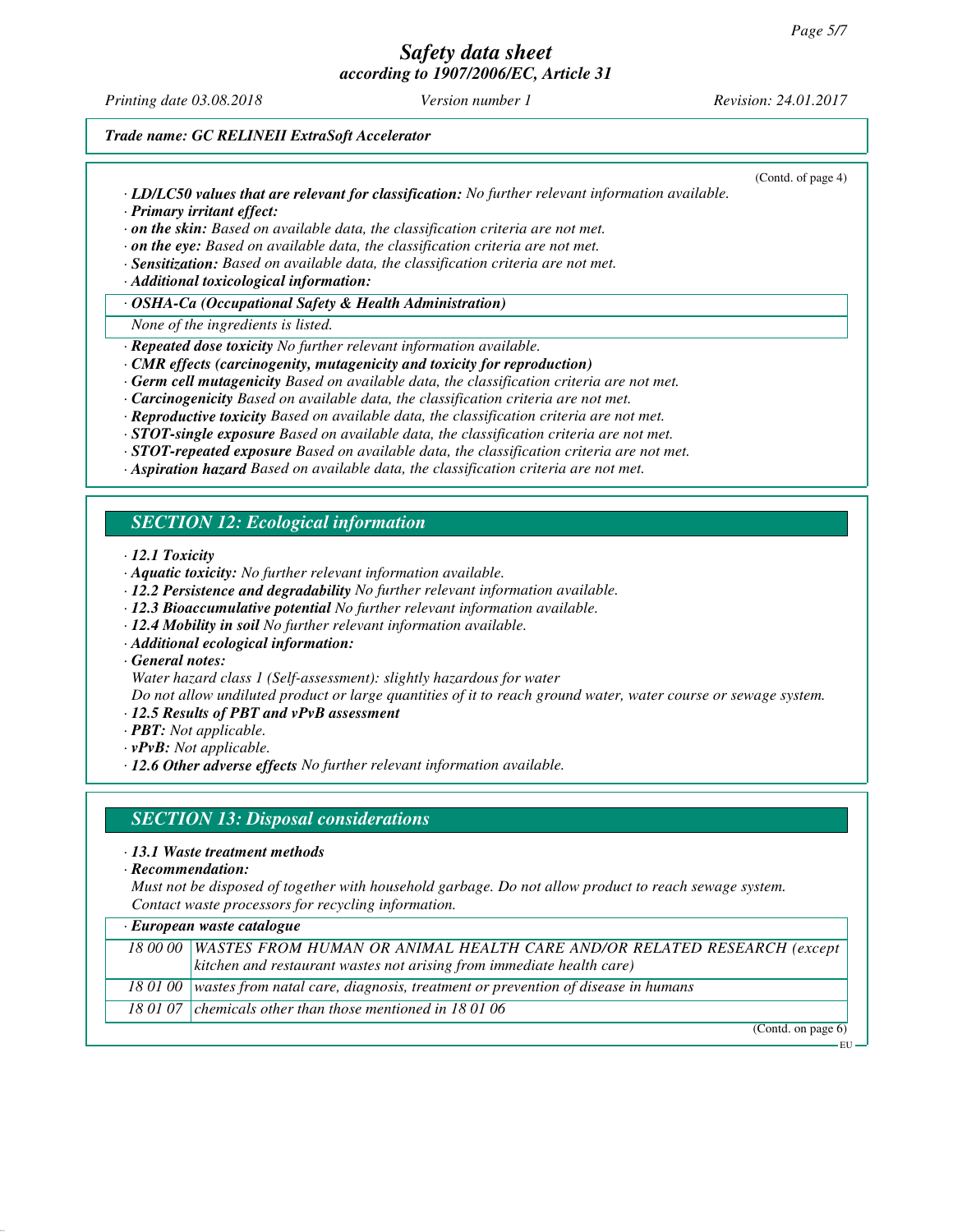*Printing date 03.08.2018 Version number 1 Revision: 24.01.2017*

*Trade name: GC RELINEII ExtraSoft Accelerator*

(Contd. of page 5)

*· Uncleaned packagings:*

*· Recommendation: Disposal must be made according to official regulations.*

| <b>SECTION 14: Transport information</b>                                                                          |                 |
|-------------------------------------------------------------------------------------------------------------------|-----------------|
| $\cdot$ 14.1 UN-Number<br>· ADR, ADN, IMDG, IATA                                                                  | not regulated   |
| $\cdot$ 14.2 UN proper shipping name<br>· ADR, ADN, IMDG, IATA                                                    | not regulated   |
| $\cdot$ 14.3 Transport hazard class(es)                                                                           |                 |
| · ADR, ADN, IMDG, IATA<br>· Class                                                                                 | not regulated   |
| $\cdot$ 14.4 Packing group<br>· ADR, IMDG, IATA                                                                   | not regulated   |
| $\cdot$ 14.5 Environmental hazards:<br>$\cdot$ Marine pollutant:                                                  | No              |
| $\cdot$ 14.6 Special precautions for user                                                                         | Not applicable. |
| $\cdot$ 14.7 Transport in bulk according to Annex II of<br><b>MARPOL73/78 and the IBC Code</b><br>Not applicable. |                 |
| · UN "Model Regulation":                                                                                          | not regulated   |

# *SECTION 15: Regulatory information*

*· 15.1 Safety, health and environmental regulations/legislation specific for the substance or mixture · Sara*

*· Section 355 (extremely hazardous substances):*

*None of the ingredient is listed.*

*· Section 313 (Specific toxic chemical listings):*

*None of the ingredients is listed.*

*· Proposition 65*

*· Chemicals known to cause cancer:*

*None of the ingredients is listed.*

*· Chemicals known to cause reproductive toxicity for females:*

*None of the ingredients is listed.*

*· Chemicals known to cause reproductive toxicity for males:*

*None of the ingredients is listed.*

*· Chemicals known to cause developmental toxicity:*

*None of the ingredients is listed.*

*· Carcinogenic categories*

*· EPA (Environmental Protection Agency)*

*None of the ingredients is listed.*

(Contd. on page 7)

EU